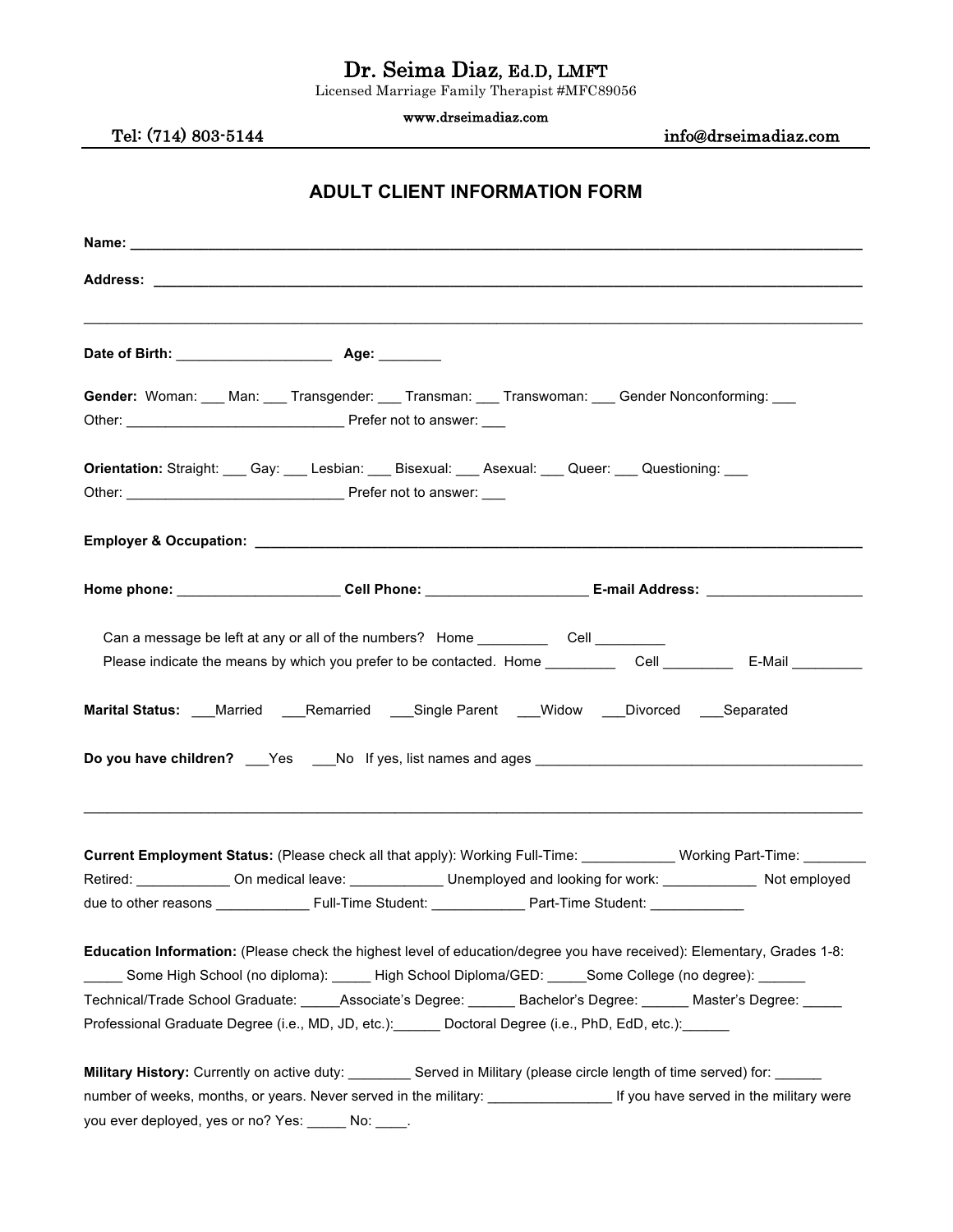| If yes, please describe your deployment experience and any incidence or issues that arose for you during or after your<br>deployment: |                                                                                                                                                                                                                                                                                                                      |                                                                                                                                                                                                                                                       |  |  |
|---------------------------------------------------------------------------------------------------------------------------------------|----------------------------------------------------------------------------------------------------------------------------------------------------------------------------------------------------------------------------------------------------------------------------------------------------------------------|-------------------------------------------------------------------------------------------------------------------------------------------------------------------------------------------------------------------------------------------------------|--|--|
|                                                                                                                                       |                                                                                                                                                                                                                                                                                                                      |                                                                                                                                                                                                                                                       |  |  |
| proceedings, etc.):                                                                                                                   | of litigation or legal dispute, yes or no? Yes: _____ No: _____ If yes, please explain (i.e., custody dispute, dissolution                                                                                                                                                                                           | Legal History: Have you been ordered by the court to participate in this therapy, yes or no? Yes: No: No: 16thes, you<br>may be required to supply supporting documentation such as a copy of the court order. Are you currently involved in any kind |  |  |
|                                                                                                                                       |                                                                                                                                                                                                                                                                                                                      |                                                                                                                                                                                                                                                       |  |  |
| In case of an emergency, contact:                                                                                                     |                                                                                                                                                                                                                                                                                                                      |                                                                                                                                                                                                                                                       |  |  |
|                                                                                                                                       |                                                                                                                                                                                                                                                                                                                      |                                                                                                                                                                                                                                                       |  |  |
|                                                                                                                                       | What type of services are you currently seeking? Please mark an "X" by the type of services you are seeking.<br>Individual therapy __________ Marital/Couples therapy __________ Family therapy _________ Group Therapy _______<br>Other (describe) __________ Unsure ________                                       |                                                                                                                                                                                                                                                       |  |  |
|                                                                                                                                       | Payment Information: Please indicate how you intend to pay for treatment: Cash: ___ Check: ___ Credit Card: ___<br>Insurance: Third-Party: [16] If a third-party will be paying for your treatment, please provide the following<br>information: Name of the person paying for your therapy: _______________________ |                                                                                                                                                                                                                                                       |  |  |
| <b>Goals of Treatment:</b>                                                                                                            | What compelled you to seek therapy at this time?                                                                                                                                                                                                                                                                     |                                                                                                                                                                                                                                                       |  |  |
|                                                                                                                                       | Describe your current concerns, issues, or problems that you hope to resolve:                                                                                                                                                                                                                                        |                                                                                                                                                                                                                                                       |  |  |
|                                                                                                                                       |                                                                                                                                                                                                                                                                                                                      |                                                                                                                                                                                                                                                       |  |  |
| What do you hope to gain from therapy?                                                                                                |                                                                                                                                                                                                                                                                                                                      |                                                                                                                                                                                                                                                       |  |  |
|                                                                                                                                       |                                                                                                                                                                                                                                                                                                                      |                                                                                                                                                                                                                                                       |  |  |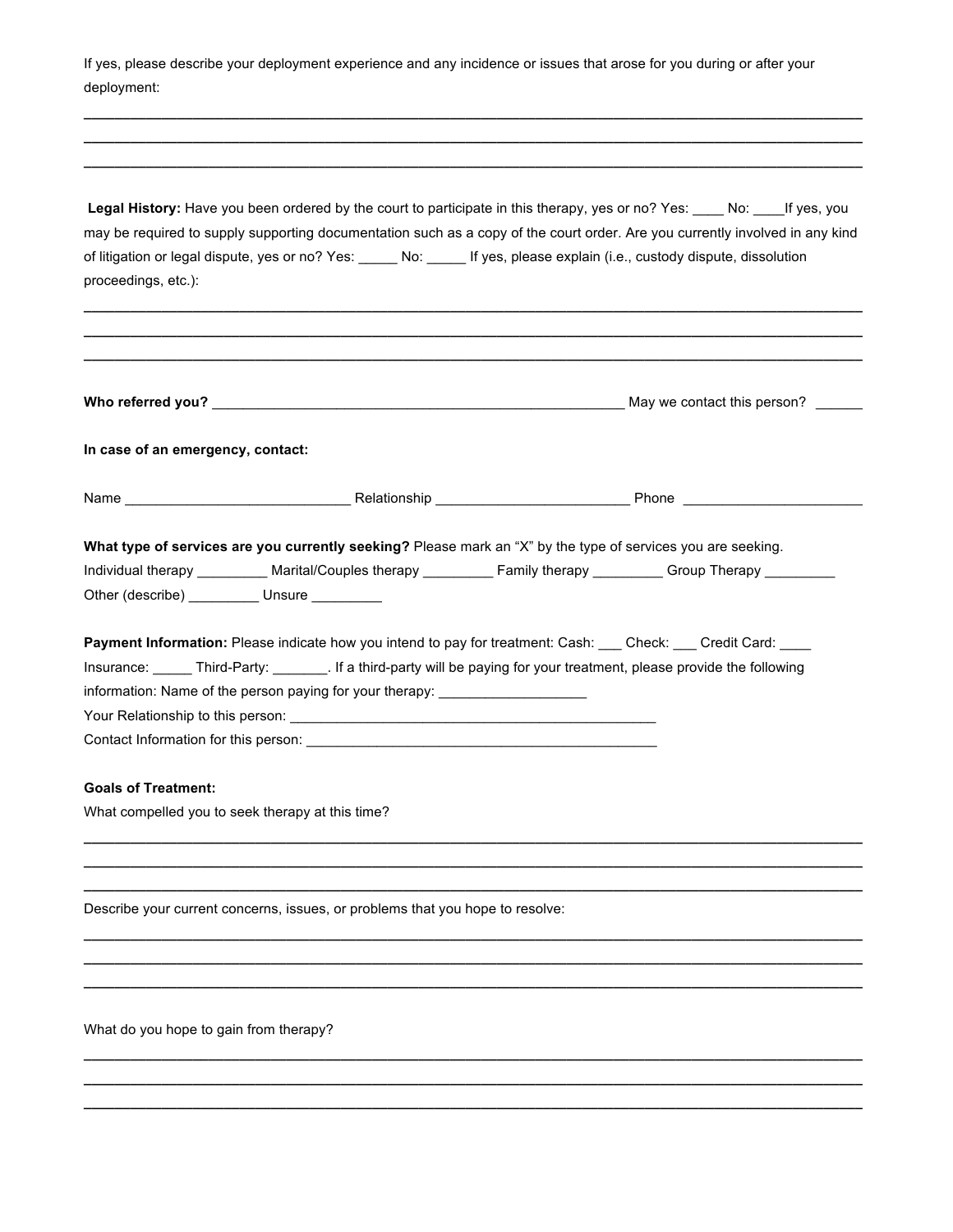#### **Symptoms & Concerns:**

Please check any that apply to you and circle those that are the most significant.

| Adjustments (new job, marriage, divorce,                                                                                                         | Health concerns (physical symptoms)          | Anxiety/worry            |
|--------------------------------------------------------------------------------------------------------------------------------------------------|----------------------------------------------|--------------------------|
| death in family, move to new location, etc.)                                                                                                     | Sleeping difficulties                        | Sadness/Depression       |
| Learning disability                                                                                                                              | Nightmares                                   | Obsessive/Compulsive     |
| Personal growth                                                                                                                                  | <b>Eating Problem</b>                        | Mood changes             |
| Religious/Spiritual concerns                                                                                                                     | Physical disability                          | Aggression/violence      |
| Relationship problems                                                                                                                            | Chronic illness                              | Guilt                    |
| Parent-child relationship problem                                                                                                                | Terminal illness                             | _ Anger/irritability     |
| Sexual concerns                                                                                                                                  | Trauma                                       | Addition                 |
| Abuse or assault victim                                                                                                                          | Career decisions                             | Suicidal thinking        |
|                                                                                                                                                  |                                              |                          |
|                                                                                                                                                  |                                              |                          |
| Family or personal history of alcohol/drug/substance use?                                                                                        | If yes, please describe:<br>Yes<br><b>No</b> |                          |
|                                                                                                                                                  |                                              |                          |
|                                                                                                                                                  |                                              |                          |
| Family or personal history of family violence or criminal activity?                                                                              | Yes<br>No                                    | If yes, please describe: |
|                                                                                                                                                  |                                              |                          |
|                                                                                                                                                  |                                              |                          |
| If you have ever seen a mental health professional (psychiatrist, psychologist, or counselor), please list when, who, and why<br>they were seen. |                                              |                          |
|                                                                                                                                                  |                                              |                          |

**Are you currently taking any medications?** If yes, please list and explain. If you are currently taking psychiatric medication, please list the type of medication, the specific medication you have been prescribed, the dosage, and any side effects in the space below. *For example: "Antidepressant (type), Zoloft (specific medication), 50mg once daily (dose), Insomnia (side effect)."*

**\_\_\_\_\_\_\_\_\_\_\_\_\_\_\_\_\_\_\_\_\_\_\_\_\_\_\_\_\_\_\_\_\_\_\_\_\_\_\_\_\_\_\_\_\_\_\_\_\_\_\_\_\_\_\_\_\_\_\_\_\_\_\_\_\_\_\_\_\_\_\_\_\_\_\_\_\_\_\_\_\_\_\_\_\_\_\_\_\_\_\_\_\_\_\_\_\_\_\_\_ \_\_\_\_\_\_\_\_\_\_\_\_\_\_\_\_\_\_\_\_\_\_\_\_\_\_\_\_\_\_\_\_\_\_\_\_\_\_\_\_\_\_\_\_\_\_\_\_\_\_\_\_\_\_\_\_\_\_\_\_\_\_\_\_\_\_\_\_\_\_\_\_\_\_\_\_\_\_\_\_\_\_\_\_\_\_\_\_\_\_\_\_\_\_\_\_\_\_\_\_ \_\_\_\_\_\_\_\_\_\_\_\_\_\_\_\_\_\_\_\_\_\_\_\_\_\_\_\_\_\_\_\_\_\_\_\_\_\_\_\_\_\_\_\_\_\_\_\_\_\_\_\_\_\_\_\_\_\_\_\_\_\_\_\_\_\_\_\_\_\_\_\_\_\_\_\_\_\_\_\_\_\_\_\_\_\_\_\_\_\_\_\_\_\_\_\_\_\_\_\_**

**\_\_\_\_\_\_\_\_\_\_\_\_\_\_\_\_\_\_\_\_\_\_\_\_\_\_\_\_\_\_\_\_\_\_\_\_\_\_\_\_\_\_\_\_\_\_\_\_\_\_\_\_\_\_\_\_\_\_\_\_\_\_\_\_\_\_\_\_\_\_\_\_\_\_\_\_\_\_\_\_\_\_\_\_\_\_\_\_\_\_\_\_\_\_\_\_\_\_\_\_**

Primary Care Physician Name, phone number: \_\_\_\_\_\_\_\_\_\_\_\_\_\_\_\_\_\_\_\_\_\_\_\_\_\_\_\_\_\_\_\_\_\_\_\_\_\_\_\_\_\_\_\_\_\_\_\_\_\_\_\_\_\_\_\_\_\_\_\_\_\_